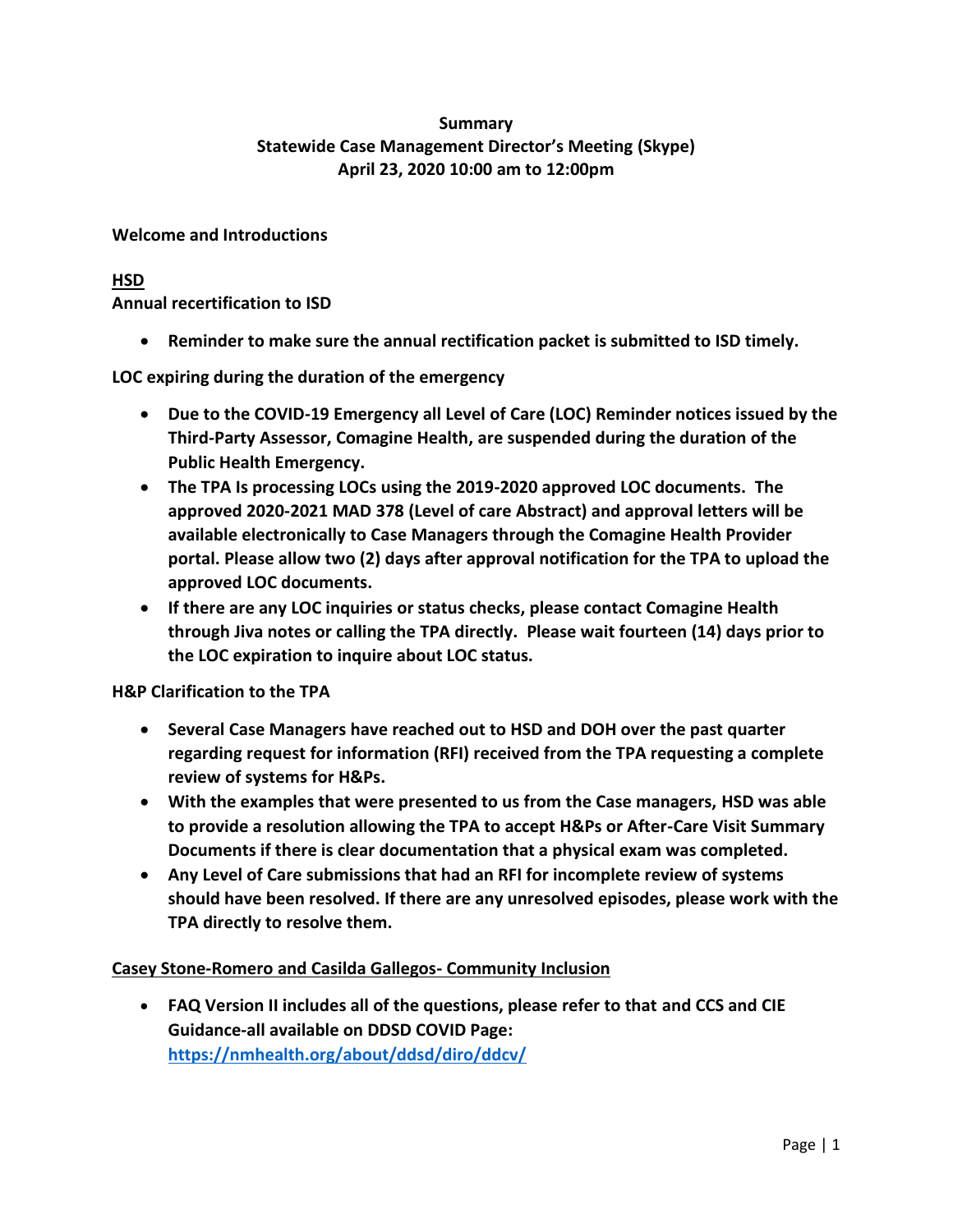- **Community Inclusion Coordinators are making CCS/CIE Agency calls every two weeks**
- **80% Retainer Fee tracking form has been released to CCS/CIE Agencies**
- **Community Inclusion Coordinators will remind agencies to follow the appropriate process for team meetings and budget revisions**
- **Community Inclusion Staff are available to staff cases, if needed.**

### **Teresa Larson and Evangeline "Vangie" Yanez- Intake and Eligibility**

- **Reminder that ARFs are due by the 15th of each month for any allocation that is still open.**
- **DDSD will not be closing out any allocations for lack of a response during the public health emergency. These are unprecedented times and we will take unprecedented measures to try to assist the individuals and families we are here to serve.**
- **The Allocation Reporting Form (ARF) has been revised. The new form will be sent out with the next round of allocations.**
- **For New Allocation please contact Evangeline "Vangie" Yanez [Evangeline.Yanez@state.nm.us.](mailto:Evangeline.Yanez@state.nm.us)**

### **Jacoba "Kotie" Viljoen**- **Clinical Services Bureau**

- **CARMP Training available:**
- **Dates and Times:**
- **April 30, 2020 @ 9:00-11:00 am**
- **April 30, 2020 @ 12:00-2:00 pm**
- **April 30, 2020 @ 3:00-5:00 pm**
- **May 1, 2020 @ 10:00 am –12:00 pm: Therap Webinar. Remember to register**
- **May 4, 2020 @ 9:00-11:00 am**
- **May 4, 2020 @ 12:00-2:00 pm**
- **May 4, 2020 @ 3:00-5:00 pm**
- **May 5, 2020 @ 9:00-11:00 am**
- **May 5, 2020 @ 12:00-2:00 pm**
- **May 5, 2020 @ 3:00-5:00 pm**
- **May 6, 2020 @ 9:00-11:00 am**
- **May 6, 2020 @ 12:00-2:00 pm**
- **May 6, 2020 @ 3:00-5:00 pm**
- **May 11, 2020 @ 9:00-11:00 am**
- **May 11, 2020 @ 12:00-2:00 pm**
- **The request for document was sent to individual Case Managers (CM) for the 2019 CARMP QA/QI.**